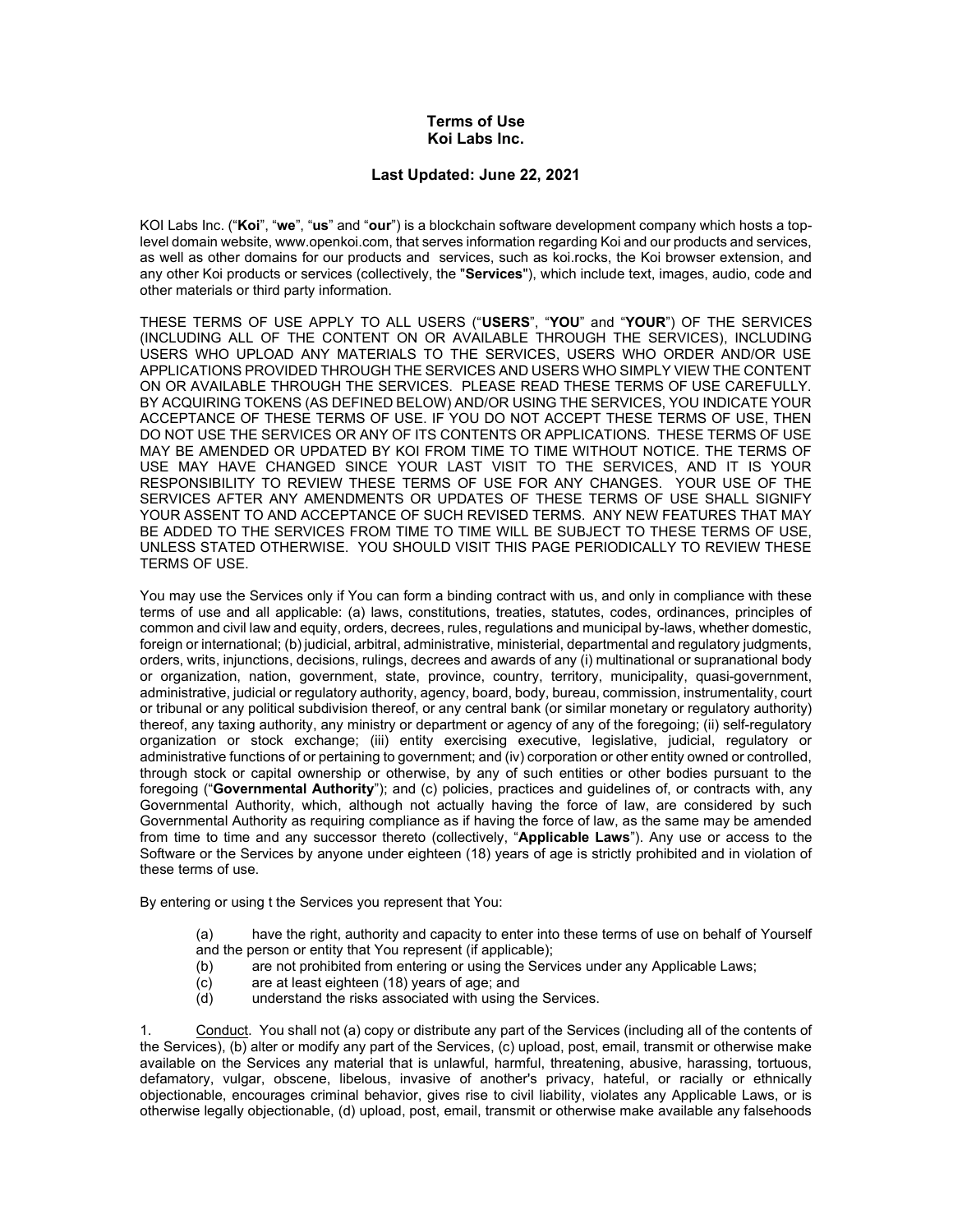or misrepresentations or create an impression that You know is incorrect, misleading, or deceptive, or any material that could damage or harm minors in any way; (e) impersonate any person or entity or misrepresent their affiliation with a person or entity; (f) forge headers or otherwise manipulate identifiers in order to disguise the origin of any material transmitted to or through the Services or impersonate another person or organization; (g) upload, post, email, transmit or otherwise make available any material that You do not have a right to make available under any law or under a contractual relationship; (h) upload, post, email, transmit or otherwise make available any material that infringes any patent, trademark, trade secret, copyright or other proprietary rights of any party (including privacy and publicity rights); (i) upload, post, email, transmit or otherwise make available any unsolicited or unauthorized advertising, solicitations for business, promotional materials, "junk mail," "spam," "chain letters," "pyramid schemes," or any other form of solicitation; (j) upload, post, email, transmit or otherwise make available any material that contains software viruses or any other computer code, files or programs designed to interrupt, destroy or limit the functionality of any computer software or hardware or telecommunications equipment or data or the Services or that of any users or viewers of the Services or that compromises a user's privacy; (k) interfere with or disrupt the Services or servers or networks connected to the Services, disobey any requirements, procedures, policies or regulations of networks connected to the Services or probe, scan, or test the vulnerability of any system or network or breach or circumvent any security or authentication measures; (l) intentionally or unintentionally violate any Applicable Laws; (m) collect or store personal data about other users or viewers; or (n) resell the content of the Services, the use of the Services or access to the Services or the content of the Services.

You also agree not to access the Services in a manner that utilizes the resources of the Services more heavily than would be the case for an individual person using a conventional web browser. This includes using bots, spiders, or automation to manipulate or excessively increase gateway traffic to the Services. Notwithstanding the foregoing, operators of public search engines may use spiders or other bots for the purpose of creating publicly available searchable indices of the materials on the Services.

2. Intellectual Property Rights. If You provide Koi with any suggestions, comments or other feedback ("Feedback") relating to the Services, Koi may use such Feedback to improve the Services, Accordingly, You agree that: (a) Koi is not subject to any confidentiality obligations in respect to the Feedback, (b) the Feedback is not confidential or proprietary information of You or any third party and You have all of the necessary rights to disclose the Feedback to Koi, (c) You grant to Koi (including all of its successors and assigns and any successors and assigns of any of the Koi Services) a perpetual, worldwide, royalty-free, irrevocable, transferable, sublicensable, non-exclusive and fully paid-up right to freely use, reproduce, publicize, license, distribute, modify, adapt, publish, create derivative works from, translate, transmit, display and otherwise commercialize Feedback in any Services, (d) You are not entitled to receive any compensation or reimbursement of any kind from Koi or any of the other users of the Services and (e) You will have no claim against us for any actual or alleged infringement of any proprietary rights, rights of privacy or publicity, moral rights or rights of attribution in connection with our use of any Feedback you provide. You further acknowledge that, by acceptance of your Feedback, we do not waive any rights to use similar or related ideas previously known to us, or developed by our employees or consultants, or obtained from sources other than You.

3. Use of the Services. All information, data, text, software, music, sound, photographs, graphics, video, messages or other materials, whether publicly posted or privately transmitted to the Services by viewers or users, is the sole responsibility of such viewers or users. This means that the viewer or user, and not Koi, are entirely responsible for all such material uploaded, posted, emailed, transmitted or otherwise made available by using the Services. Koi does not control such content posted to the Services and, as such, does not guarantee the accuracy, integrity or quality of such content. Users acknowledge that by using the Services, they may be exposed to materials that are offensive, indecent or objectionable. Under no circumstances will Koi be liable in any way for any materials, including, but not limited to, for any errors or omissions in any materials or any defects or errors in any printing or manufacturing, or for any loss or damage of any kind incurred as a result of the viewing or use of any materials posted, emailed, transmitted or otherwise made available on the Services.

The information and materials on the Services may contain technical inaccuracies or typographical errors. Certain materials on the Services may have been submitted by viewers or other participants in the various forums on the Services. In no event shall Koi have any responsibility whatsoever for any information or materials submitted by any viewers or participants in any forums or contests on the Services and such viewers and participants shall be solely responsible for their participation in such forums.

Koi may alter, suspend, or discontinue the Services at any time and for any reason or no reason, without notice. The Services may be unavailable from time to time due to maintenance or malfunction of computer or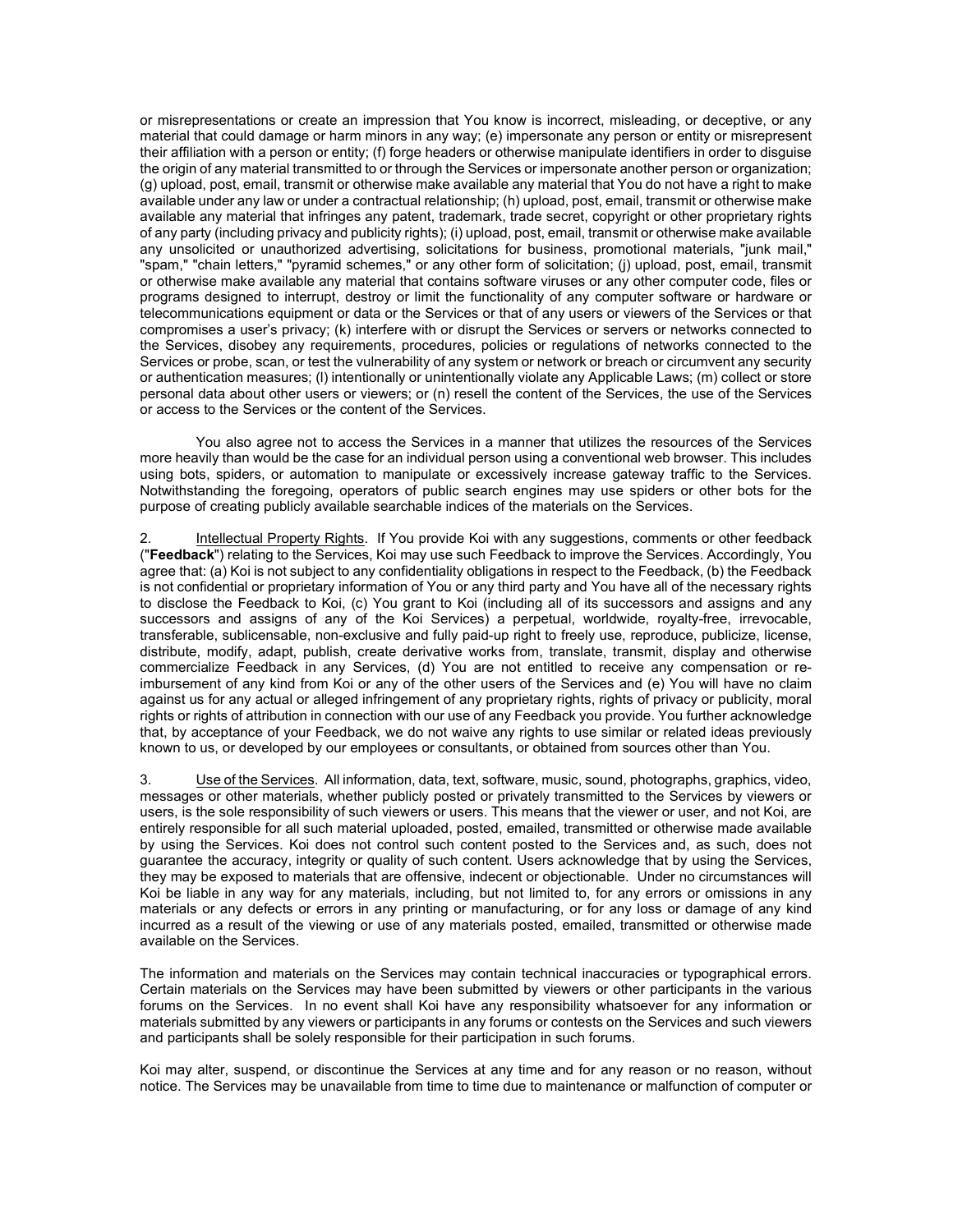network equipment or other reasons. Koi may periodically add or update the information and materials on the Services without notice.

4. Advertising. You acknowledge and agree that the Services may be provided with advertisements. If You elect to have any business dealings with anyone whose products or services may be advertised on the Services, You acknowledge and agree that such dealings are solely between You and such advertiser and You further acknowledge and agree that Koi shall not have any responsibility or liability for any losses or damages that You may incur as a result of any such dealings. You shall be responsible for obtaining access to the Services and acknowledge that such access may involve third-party fees (such as Internet service provider access or data fees). You shall be solely responsible for any such fees and also for obtaining any equipment that is required to access the Services. It is your responsibility to ascertain whether any information or materials downloaded from the Services are free of viruses, worms, Trojan Horses, or other items of a potentially destructive nature.

5. Disclaimer Of All Representations, Warranties And Conditions. Koi is a developer of open-source software. Koi does not operate a virtual currency or derivatives exchange platform or offer trade execution or clearing services and therefore has no oversight, involvement, or control with respect to Your transactions, including Token purchases and sales.

You are responsible for complying with all Applicable Laws, including, but not limited to, the Commodity Exchange Act and the regulations promulgated thereunder by the U.S. Commodity Futures Trading Commission ("CFTC"), and the federal securities laws and the regulations promulgated thereunder by the U.S. Securities and Exchange Commission ("SEC").

You understand that Koi is not registered or licensed by the CFTC, SEC or any financial regulatory authority. No financial regulatory authority has reviewed or approved the use of the Koi open-source software. Our website, the Services, and the Koi open-source software do not constitute advice or a recommendation concerning any commodity, security or other asset. Koi is not acting as an investment adviser or commodity trading adviser to any person.

Koi does not own or control the underlying software protocols that are used in connection with the Tokens. In general, the underlying protocols are open-source and anyone can use, copy, modify, and distribute them. Koi is not responsible for the operation of the underlying protocols, and Koi makes no guarantee of their functionality, security, or availability.

THE SERVICES AND THE INFORMATION AND MATERIALS PROVIDED ON THE SERVICES ARE PROVIDED "AS IS." SPECIFICALLY, BUT WITHOUT LIMITATION, KOI DOES NOT REPRESENT, WARRANT OR OFFER ANY CONDITIONS THAT: (I) THE SERVICES OR INFORMATION OR MATERIALS ON THE SERVICES ARE CORRECT, ACCURATE, RELIABLE OR COMPLETE; (II) THE FUNCTIONS CONTAINED ON THE SERVICES WILL BE UNINTERRUPTED OR ERROR-FREE; (III) DEFECTS WILL BE CORRECTED, (IV) THE SERVICES OR THE SERVER(S) THAT MAKES IT AVAILABLE ARE FREE OF VIRUSES OR OTHER HARMFUL COMPONENTS OR (V) THE SERVOCES WILL MEET YOUR REQUIREMENTS. KOI SPECIFICALLY DISCLAIMS ALL REPRESENTATIONS, WARRANTIES AND CONDITIONS, EITHER EXPRESS, IMPLIED, STATUTORY, BY USAGE OF TRADE, COURSE OF DEALING OR OTHERWISE INCLUDING BUT NOT LIMITED TO ANY IMPLIED WARRANTIES OF MERCHANTABILITY, NON-INFRINGEMENT, TITLE, SATISFACTORY QUALITY OR FITNESS FOR A PARTICULAR PURPOSE. ANY INFORMATION OR MATERIAL DOWNLOADED OR OTHERWISE OBTAINED THROUGH THE USE OF THE SERVICES IS AT YOUR OWN DISCRETION AND RISK AND YOU WILL BE SOLELY RESPONSIBLE FOR ANY DAMAGE TO YOUR COMPUTER SYSTEM, LOSS OF DATA, OR ANY OTHER LOSS THAT RESULTS FROM DOWNLOADING OR USING ANY SUCH MATERIAL. KOI DOES NOT WARRANT, ENDORSE, GUARANTEE, PROVIDE ANY CONDITIONS OR REPRESENTATIONS, OR ASSUME ANY RESPONSIBILITY FOR ANY PRODUCT OR SERVICE ADVERTISED OR OFFERED BY ANY THIRD PARTY THROUGH THE SERVICES OR IN RESPECT TO ANY WEBSITE THAT CAN BE REACHED FROM A LINK ON THE SERVICES OR FEATURED IN ANY BANNER OR OTHER ADVERTISING ON THE SERVICES, AND KOI SHALL NOT BE A PARTY TO ANY TRANSACTION THAT YOU MAY ENTER INTO WITH ANY SUCH THIRD PARTY.

6 NO RESPONSIBILITY FOR CONTENT. You acknowledge and understand that the content exchanged by the use of the Services is entirely the responsibility of the person from whom such content originated. Therefore, You may be exposed to content that is offensive, harmful to minors, indecent or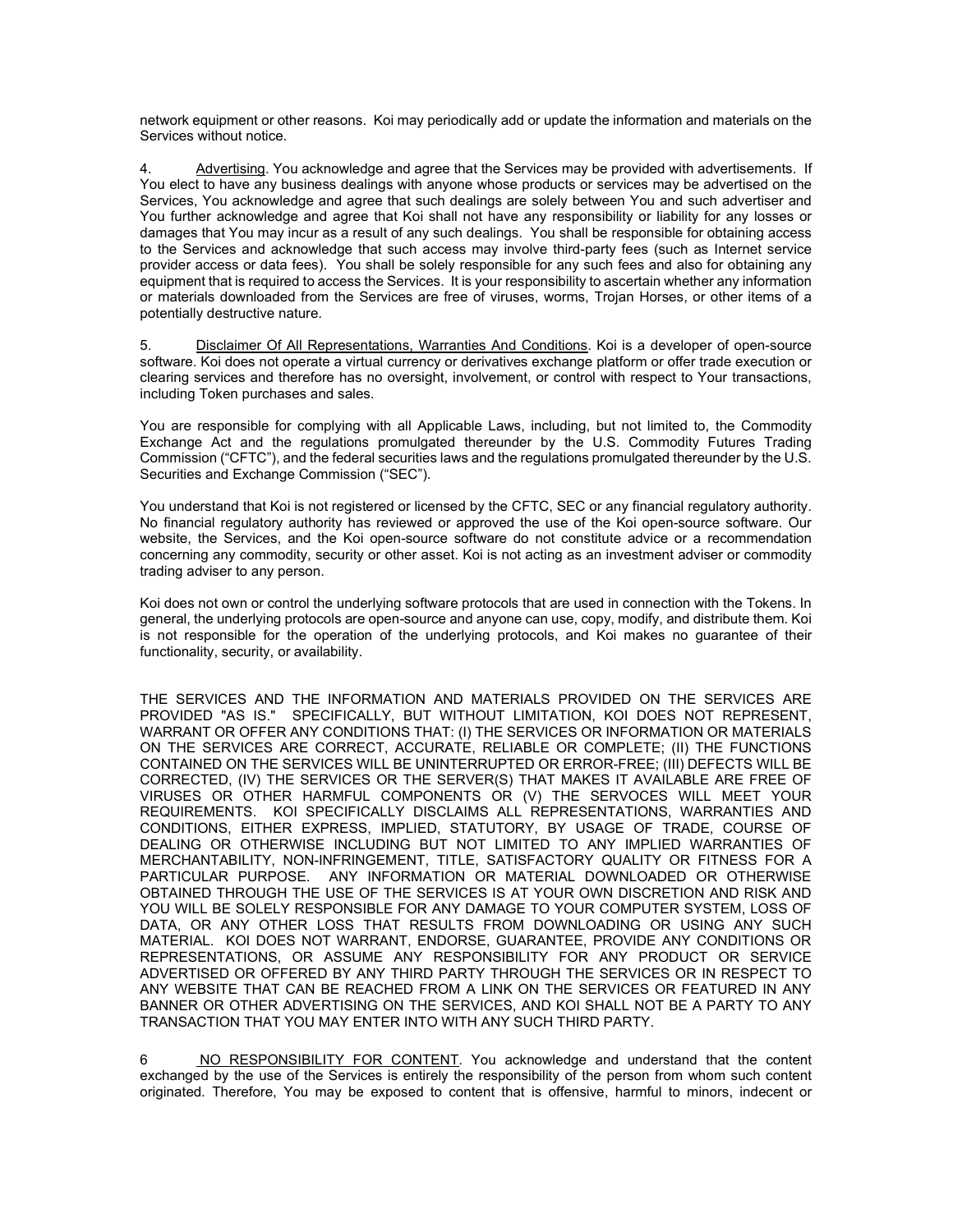otherwise objectionable. KOI WILL NOT BE LIABLE FOR ANY TYPE OF CONTENT EXCHANGED BY MEANS OF THE SERVICES.

7. LIMITATION OF LIABILITY. UNDER NO CIRCUMSTANCES SHALL KOI BE LIABLE FOR ANY DIRECT, INDIRECT, INCIDENTAL, SPECIAL, CONSEQUENTIAL, EXEMPLARY OR OTHER DAMAGES WHATSOEVER, INCLUDING, WITHOUT LIMITATION, ANY DIRECT, INDIRECT, INCIDENTAL, SPECIAL, CONSEQUENTIAL, EXEMPLARY OR OTHER DAMAGES THAT RESULT FROM (I) YOUR USE OF OR YOUR INABILITY TO USE, THE SERVICES OR ANY OF THE INFORMATION OR MATERIALS CONTAINED ON THE SERVICES, (II) THE COST OF PROCUREMENT OF SUBSTITUTE GOODS, DATA, INFORMATION OR SERVICES, (III) ERRORS, MISTAKES, OR INACCURACIES IN THE MATERIALS ON THE SERVICES, (IV) PERSONAL INJURY OR PROPERTY DAMAGE OF ANY KIND WHATSOEVER ARISING FROM OR RELATING TO YOUR USE OF THE SERVICES, THE TOKENS, ANY BUGS, VIRUSES, TROJAN HORSES, OR ANY OTHER FILES OR DATA THAT MAY BE HARMFUL TO COMPUTER OR COMMUNICATION EQUIPMENT OR DATA THAT MAY HAVE BEEN TRANSMITTED TO OR THROUGH THE SERVICES, OR (V) ANY ERRORS OR OMISSIONS IN ANY MATERIAL ON THE SERVICES OR ANY OTHER LOSS OR DAMAGE OF ANY KIND ARISING FROM OR RELATING TO YOUR USE OF THE SERVICES. THESE LIMITATIONS SHALL APPLY EVEN IF KOI HAS BEEN ADVISED OF THE POSSIBILITY OF SUCH DAMAGES. THE FOREGOING LIMITATIONS SHALL APPLY TO THE FULLEST EXTENSION PERMITTED BY APPLICABLE LAWS IN THE APPLICABLE JURISDICTION. YOU AGREE THAT IF, NOTWITHSTANDING THE OTHER PROVISIONS OF THIS AGREEMENT, A KOI PARTY (AS DEFINED BELOW) IS FOUND TO BE LIABLE FOR ANY CLAIMS, PROCEEDINGS, LIABILITIES, OBLIGATIONS, DAMAGES, LOSSES OR COSTS, SUCH KOI PARTY'S LIABILITY SHALL IN NO EVENT EXCEED THE AMOUNT PAID BY YOU, IF ANY, FOR THE SERVICES IN THE ONE (1) MONTH IMMEDIATELY PRECEDING THE EVENT GIVING RISE TO YOUR CLAIM.

8 Release. Because Koi does not supervise or control the interactions among or between members of Koi and other persons or companies, and because Koi does not control the Arweave decentralized file network, credit card companies or other payment processing companies, and because Koi cannot guarantee the true identity, age, nationality of our website users, and because Koi has very limited control, if any, over the quality, safety, morality, legality, truthfulness or accuracy of various aspects of the Services you agree that You bear all risk and You agree to release Koi, its affiliates and their respective officers, directors, shareholders, agents, employees, consultants, advisors, representatives, and third party partners ("collectively, the "Koi Parties") and organizers and creators or hosts and their designees from all claims, demands, and damages (actual and consequential) of every kind and nature, known and unknown, suspected and unsuspected, disclosed and undisclosed, now and in the future, arising out of or in any way connected with Your use of the Services, the Tokens, Your third party transactions and Koi's resolution of any disputes among users. You further waive any and all rights and benefits otherwise conferred by any Applicable Laws of any jurisdiction that would purport to limit the scope of a release or waiver.

9. INDEMNIFICATION. YOU SHALL INDEMNIFY AND HOLD THE KOI PARTIES HARMLESS FROM ALL CLAIMS, THREATS, ACTIONS, PROCEEDINGS, DEMANDS, DAMAGES, LOSSES, OBLIGATIONS, COSTS, AND EXPENSES (INCLUDING REASONABLE LEGAL FEES AND DISBURSEMENTS), DUE TO OR ARISING OUT OF (A) MATERIALS SUBMITTED, POSTED, TRANSMITTED OR MADE AVAILABLE BY YOU THROUGH THE SERVICES, (B) YOUR USE OF THE SERVICES, INCLUDING ANY ACT OR OMISSION BY YOU OR USERS OF YOUR ACCOUNT OR ANY DATA OR CONTENT TRANSMITTED OR RECEIVED BY YOU, (C) ANY VIOLATION BY YOU OF THESE TERMS OF USE, (D) ANY VIOLATION BY YOU OF ANY RIGHTS OF ANOTHER (INCLUDING, WITHOUT LIMITATION, ALL INTELLECTUAL PROPERTY RIGHTS AND RIGHTS OF PUBLICITY, PERSONALITY OR PRIVACY), (E) YOUR VIOLATION OF ANY APPLICABLE LAWS, (F) YOUR WILLFUL MISCONDUCT OR (G) ANY OTHER PARTY'S ACCESS AND USE OF THE SERVICES WITH YOUR UNIQUE USERNAME, PASSWORD, WALLET OR OTHER APPROPRIATE ACCESS CODE. YOU WILL CO-OPERATE AS FULLY AS REASONABLY REQUIRED IN THE DEFENSE OF ANY CLAIM.

10. Links to Third-Party Websites. The Services may contain links to other websites that are not owned or controlled by Koi (collectively, "Third Party Websites"). Koi is not responsible for the content of any linked Third Party Websites. Any Third Party Websites or third party services accessed from the Services are subject to the terms and conditions of those Third Party Websites and/or third party services and You are responsible for determining those terms and conditions and complying with them. The presence on the Services of a link to any Third Party Websites does not imply that Koi endorses or accepts any responsibility for the content or use of such Third Party Websites, and You hereby release Koi from all liability and/damages that may arise from Your use of such Third Party Websites or receipt of services from any such Third Party Websites.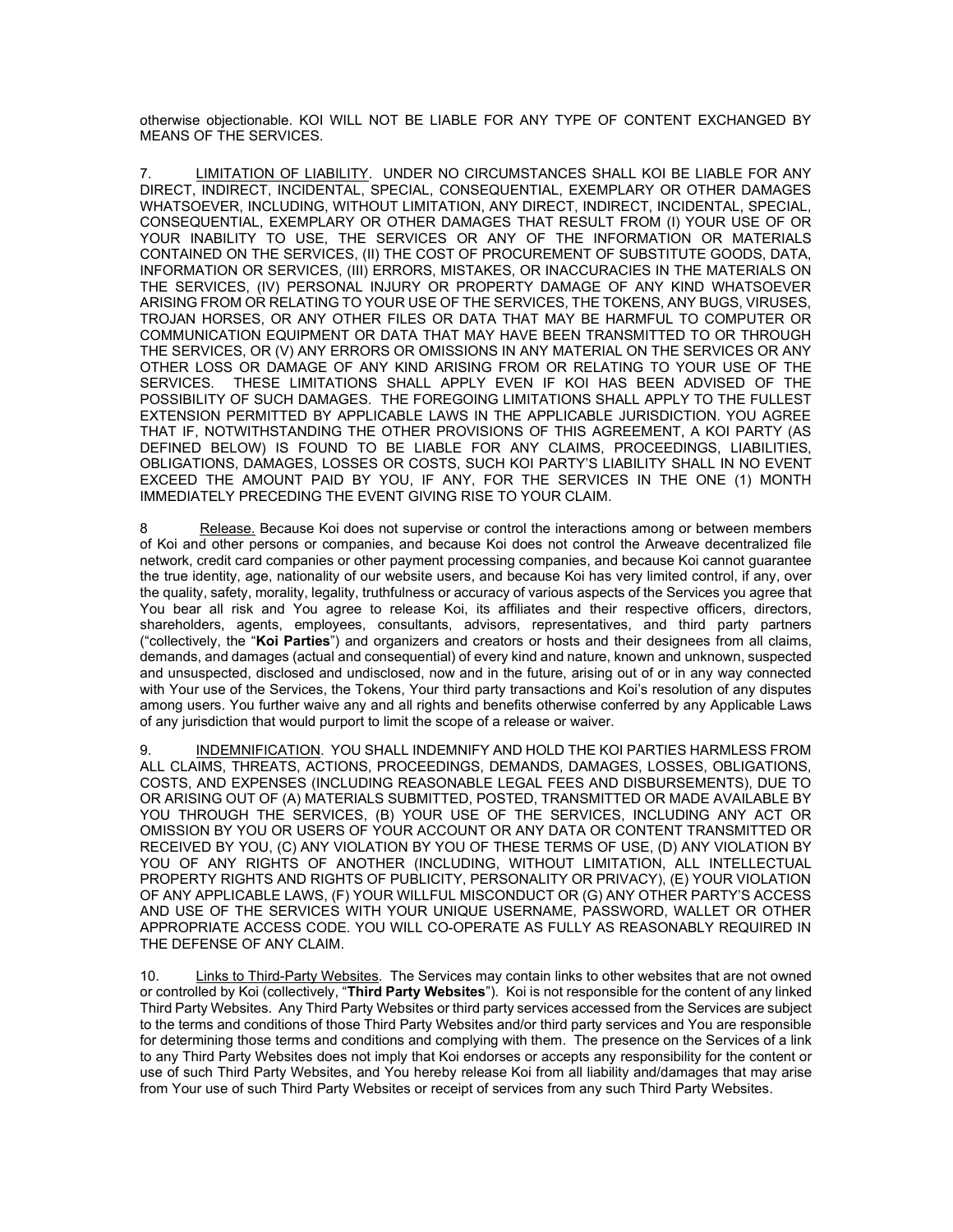While Koi encourages links to the Services, we do not wish to be linked to or from any third-party web site which (i) contains, posts or transmits any (A) unlawful, threatening, abusive, libelous, defamatory, obscene, or illegal information of any kind, including, without limitation, any content constituting or encouraging conduct that would constitute a criminal offense, give rise to civil liability or otherwise violate any Applicable Laws, regulation which may be damaging or detrimental to the activities, operations, credibility or integrity of Koi (B) material or information of any kind which promotes racism, bigotry, hatred or physical harm of any kind against any group or individual, could be harmful to minors, harasses or advocates harassment of another person, exploits people under the age of 18 in a sexual or violent manner or provides instructional information about illegal activities, including, without limitation, the making or buying of illegal weapons; or (ii) contains, posts or transmits any information, software or other material which violates or infringes upon the rights of others, including material which is an invasion of privacy or publicity rights, or which is protected by copyright, trademark or other proprietary rights. Koi reserves the right to prohibit or refuse to accept any link to the Services, including, without limitation, any link which contains or makes available any content or information of the foregoing nature, at any time. You agree to remove any link you may have to the Services upon the request of Koi.

11. No Implied Endorsements. In no event shall any reference to any third party, third party product or service be construed as an approval or endorsement by Koi of that third party, third party product or service.

12. No Advice. The information contained on the Services is for informational purposes only. It is not intended to provide legal, accounting, tax, investment, financial, medical or other advice to You, and You should not rely upon the information to provide any such advice. No action should be taken based upon any information contained on the Services. You should seek independent professional advice from a person who is licensed and/or qualified in the applicable area.

13. Termination and Punitive Restrictions. Koi may, under certain circumstances and without prior notice, immediately terminate Your ability to access the Services or portions thereof. Cause for such termination shall include, but not be limited to, (a) breaches or violations of the terms of use or any other agreement that You may have with Koi (including, without limitation, non-payment of any fees owed in connection with the Services or otherwise owed by You to Koi), (b) requests by law enforcement or other government agencies, (c) a request by You, (d) discontinuance or material modification to the Services (or any part thereof), (e) unexpected technical, security or legal issues or problems, and/or (f) participation by You, directly or indirectly, in fraudulent or illegal activities. Termination of Your access to the Services may also include removal of some or all of the materials uploaded by You to the Services. You acknowledge and agree that all terminations may be made by Koi in its sole discretion and that Koi shall not be liable to You or any third-party for any termination of Your access to the Services or for the removal of any of the materials uploaded by You to the Services. Any termination of these terms of use by Koi shall be in addition to any and all other rights and remedies that Koi may have. Further, in the event of any of the causes for termination listed above, Koi reserves the right to restrict your access and the visibility of Your content on the Services. Koi may assign a reputation score to You and/or allow other users of the Services to blacklist Your content, restricting the visibility of Your content to other users. For greater certainty, Koi hereby reserves the right to place any restrictions it deems fit on Your use of the Services, in Koi's sole discretion.

14. Security. Information sent or received over the Internet is generally unsecure and Koi cannot and does not make any representation or warranty concerning security of any communication to or from its websites or any representation or warranty regarding the interception by third parties of personal or other information.

15. Enforcement of Terms and Conditions. If any part of these terms of use is unlawful, void, or unenforceable, that part shall be deemed severable and shall not affect the validity and enforceability of the remaining provisions. The failure of Koi to exercise or enforce any right or provision under these terms of use shall not constitute a waiver of such right or provision. Any waiver of any right or provision by Koi must be in writing and shall only apply to the specific instance identified in such writing. No waiver by Koi of any provision of these terms of use shall be deemed to be a further or continuing waiver of such provision or any other provision. You agree that any cause of action that You may have arising out of or related to the Services or Your use of the Services must commence within one (1) year after the cause of action accrues, otherwise such cause of action shall be permanently barred.

16. Copyright and Trademark Information. The Services, and the information and materials that it contains, excluding all material, content or information posted or upload by You and users to our websites or the Services, are the property of Koi and its licensors, and are protected from unauthorized copying and dissemination by copyright law, trademark law, international conventions and other intellectual property laws.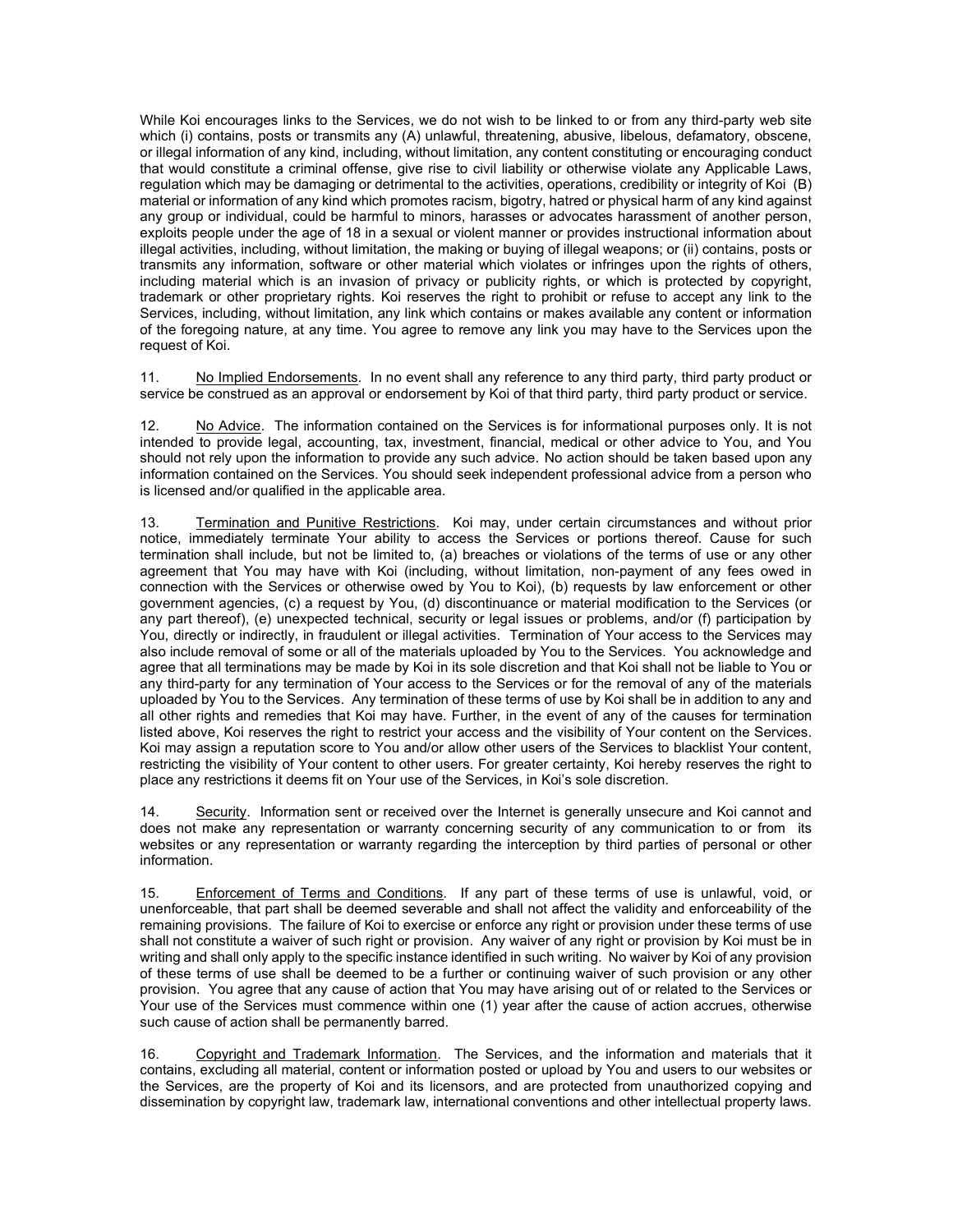All Koi product names and logos are trademarks or registered trademarks of Koi Labs Inc. All other company and product names and logos are trademarks or registered trademarks of their respective owners in certain countries. Nothing contained on the Services should be construed as granting, by implication, estoppel, or otherwise, any license or right to use the Services or any materials displayed on the Services, through the use of framing or otherwise, except: (a) as expressly permitted by these terms and conditions; or (b) with the prior written permission of Koi. You shall not attempt to override or circumvent any of the usage rules or restrictions on the Services.

17. Tokens. You acknowledge that digital cryptographic tokens will be implemented in connection with the use of the Services ("Tokens").

TOKENS ARE ONLY INTENDED FOR THOSE PERSONS WHO ARE KNOWLEDGEABLE AND EXPERIENCED IN CRYPTOCURRENCIES, BLOCKCHAIN AND RELATED TECHNOLOGIES AND PROTOCOLS. BY PURCHASING, HOLDING, OR USING TOKENS, YOU ACKNOWLEDGE THAT TRANSACTIONS USING CRYPTOCURRENCIES (INCLUDING CRYPTOGRAPHIC TOKENS) ARE INHERENTLY UNSTABLE AND YOU AGREE TO ACCEPT THAT RISK, AND AGREE THAT THE KOI PARTIES ARE NOT LIABLE FOR ANY LOSS THAT YOU MAY SUFFER OR INCUR, AND FURTHER ACKNOWLEDGE, ACCEPT AND ASSUME ALL RISKS ASSOCIATED WITH THE TOKENS AND THE SERVICES.

THE TOKENS ARE NOT INTENDED TO BE OR TO REPRESENT, AND YOU ACKNOWLEDGE AND AGREE THAT THE TOKENS DO NOT REPRESENT, A STOCK, A LOAN CONTRACT, A COMMODITY, A CURRENCY, A SHARE, AN INSTRUMENT CREATING OR ACKNOWLEDGING INDEBTEDNESS, AN INSTRUMENT GIVING ENTITLEMENTS TO SECURITIES, A CERTIFICATE REPRESENTING CERTAIN SECURITIES, AN OPTION, A FUTURE, A CONTRACT FOR DIFFERENCE OR RIGHT TO RECEIVE INTELLECTUAL PROPERTY RIGHTS OF KOI, OR ANY VOTING OR GOVERNANCE RIGHTS OR ANY OTHER RIGHT TO INFLUENCE THE DEVELOPMENT OR OPERATION OF KOI AND DO NOT REPRESENT ANY OWNERSHIP RIGHT OF OR IN KOI. TOKENS ARE NOT INTENDED TO BE SECURITIES IN ANY JURISDICTION.

Testnet Tokens: Your use of our testnets and the services on such testnets ("Testnet Services") involves the use of testnet digital cryptographic tokens on such testnets ("Testnet Tokens"). Testnet Tokens are for testing purposes only, have no economic value and are for use only on testnets and for the Testnet Services on such testnets. You acknowledge and agree that use of Testnet Tokens and the Testnet Services on such testnets do not represent a guarantee, covenant or warranty that the Services and/or the Tokens will be launched.

18. Assignment. You may not assign the terms of use, or any rights or licenses granted hereunder, whether voluntarily, by operation of Applicable Laws, or otherwise without Koi's prior written consent. Koi may assign the terms of use, or any rights or licenses granted hereunder, at any time without notice.

19. Survival. In addition to Sections 5, 7, 8, 9, 15, 16, 17, 18, 19, 21 and 22, all representations, warranties and conditions made by You in these terms of use shall survive the termination of these terms of use. Unless otherwise explicitly identified as terminating elsewhere in these terms of use, all licenses granted by You in these terms of use shall survive their termination. All payment obligations incurred by You prior to the termination of these terms of use shall survive their termination.

20. Entire Agreement. These terms of use, together with any privacy policy that may be published on the Services, constitutes the entire agreement between the parties relating to the Services and all related activities. These terms of use shall not be modified except in writing signed by both parties or by a new posting of these terms of use issued by Koi.

21. Governing Law and Jurisdiction. These terms of use are entered into in [Gibraltar] and shall be governed by, and construed in accordance with, the laws of [Gibraltar]. You agree to submit to the exclusive jurisdiction of the courts of **[Gibraltar]** or any other judicial district or jurisdiction as we may determine in any and all actions, disputes or controversies relating hereto. The United Nations Convention on Contracts of the International Sale of Goods is expressly excluded. You further agree as follows: (a) no recovery may be sought or received for damages other than out-of-pocket expenses, except that the prevailing party will be entitled to costs and legal fees; and (b) any claim must be brought individually and not consolidated as part of a group or class action complaint.

22. Risk Factors. You acknowledge the following serious risks to any use of our website, the Services or the Tokens and expressly agree to not hold any Koi Parties liable should any of the following risks occur: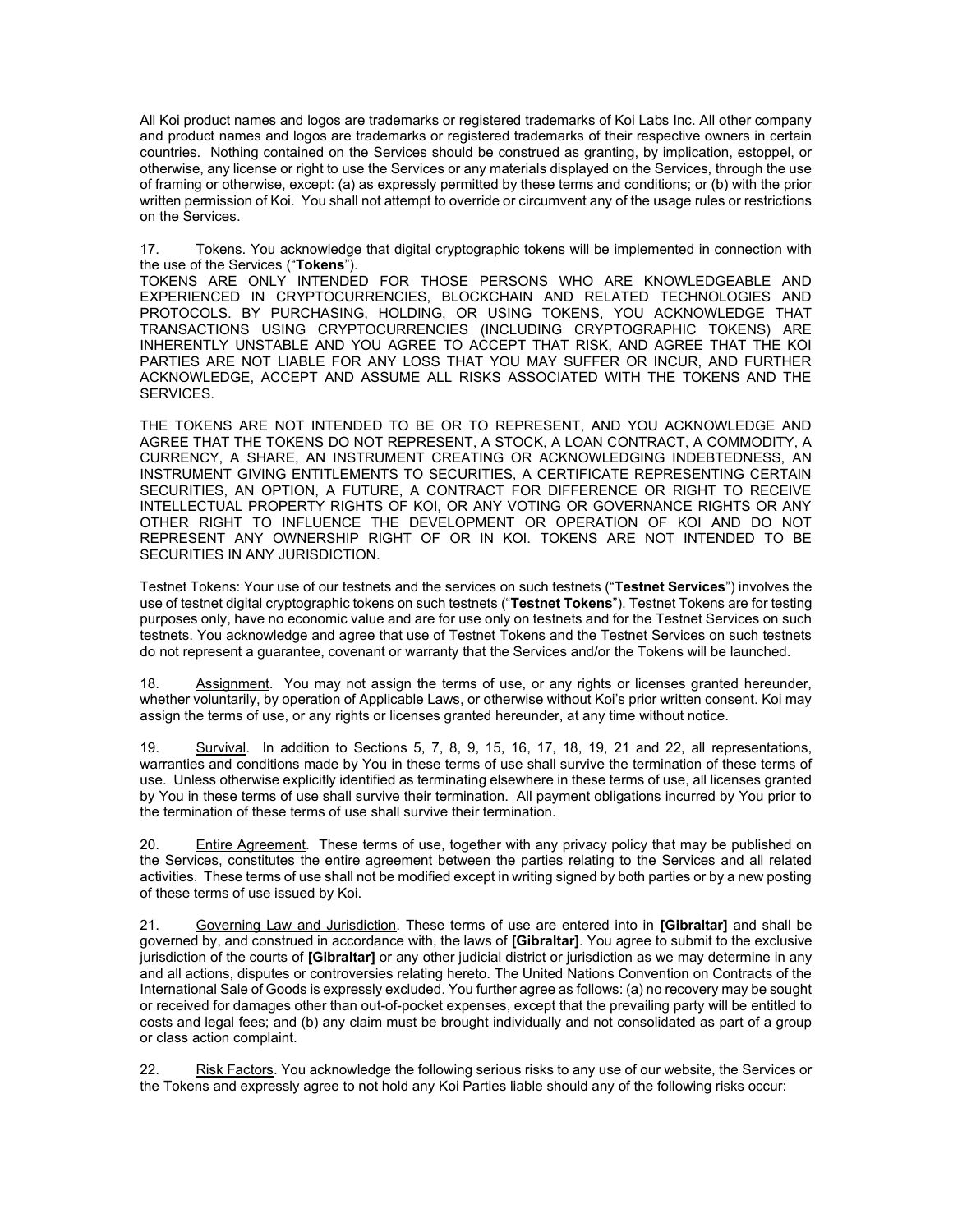Risk of Losing Access to Tokens Due to Wallet Incompatibility: Your cryptocurrency wallet must possess technical infrastructure that is compatible with the receipt, storage and transfer of the Tokens. Non-compatible wallet addresses will not be accepted. In addition, Your wallet address must not be associated with a third party exchange or service that has custody over the private key. You must own the private key if Your address is an exchange address. Koi reserves the right to prescribe additional conditions relating to specific wallet requirements at any time, acting in its sole discretion.

Risks Associated with the Blockchain Protocols: Any malfunction, breakdown, abandonment, unintended function, unexpected functioning of or attack on the protocol upon which the Tokens are issued may have an adverse effect on the Tokens, including causing them to malfunction or function in an unexpected or unintended manner.

Risks Associated with Your Credentials: Any third party that gains access to or learns of Your wallet login credentials or private keys may be able to dispose of Your Tokens. To minimize this risk, You should guard against unauthorized access to Your electronic devices. Best practices dictate that You safely store private keys in one or more backup locations geographically separated from the working location. In addition, You are responsible for giving the correct wallet address to which to send Your Tokens. If You give the incorrect address to which to send Your Tokens, loss of Tokens may occur.

Risk of Regulatory Actions in One or More Jurisdictions: Our website, the Services or the Token could be impacted by one or more regulatory inquiries or regulatory actions, which could impede or limit the ability of Koi to continue to develop the website or Services, or which could impede or limit Your ability to use our website, the Services or the Tokens.

Risks Associated with New and Evolving Laws: Our website and the Services may be subject to a variety of international laws and regulations, including those with respect to financial or securities regulations, consumer privacy, data protection, consumer protection, content regulation, network neutrality, cyber security, data protection, intellectual property (including copyright, patent, trademark and trade secret laws), defamation, and others. Such laws and regulations, and the interpretation or application of these laws and regulations, could change. In addition, new laws or regulations affecting Koi could be enacted. As our website and the Services evolve, we may be subject to new laws, and the application of existing laws to us might change. These laws and regulations are frequently costly to comply with and may divert a significant portion of our attention and resources or restrict the way we may operate. If we fail to comply with these Applicable Laws, we could receive negative publicity and be subject to significant liabilities which could adversely impact our website, the Services and the Tokens.

Risk of Alternative, Unofficial Platforms: Following the issue of the Tokens and the continued development of the Services, it is possible that alternative applications or platforms could be established, which use the same or similar open source code and protocol underlying the Services. The Tokens may have no intrinsic value with respect to such alternative applications. The Services may compete with these alternative, unofficial token-based applications, which could potentially negatively impact the Services and the Tokens.

Token Generation Risk and Risk of Insufficient Interest in the Services: There are no guarantees as to the timing of the Tokens being generated or the release of the Services, each of which is dependent on many factors, including many outside Koi's control. The Services may not be owned, operated or controlled by Koi. Further, it is possible that the Services will not be used by a large number of businesses, individuals, and other organizations and that there will be limited public interest in the Services. Such a lack of interest could negatively impact the Tokens and the Services.

Risk that the Platform, as Developed, Will Not Meet Expectations: The Services presently is under continued development and may undergo significant changes. Any expectations or assumptions regarding the form and functionality of the Services or the Tokens (including participant behavior) held by You may not be met, for any number of reasons, including, without limitation, mistaken assumptions or analysis, a change in the design and implementation plans, and changes in the execution of the Services.

Risk of Security Weaknesses in the Services: The Services consists, at least in part, of open source software that may be based on other open source software. There is a risk that Koi or other third parties may intentionally or unintentionally introduce weaknesses or bugs into the core infrastructural elements of the Services interfering with the use of or causing the loss of Tokens.

Risk of Weaknesses or Exploitable Breakthroughs in the Field of Cryptography: Advances in cryptography, or technical advances such as the development of quantum computing, could present risks to